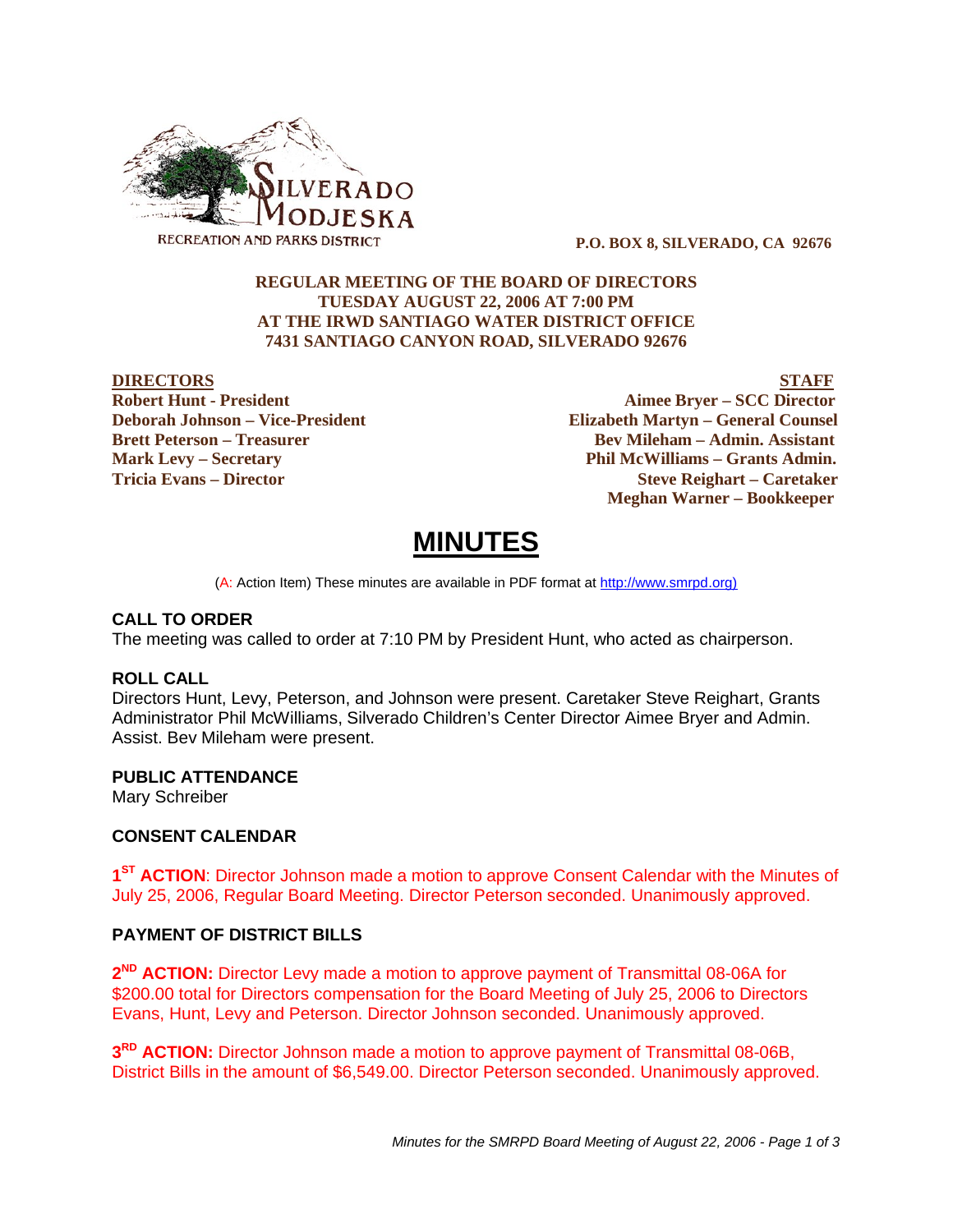**4TH ACTION:** Director Johnson made a motion to approve payment of Transmittal 08-06C, District Bills in the amount of \$1,030.70. Director Levy seconded. Unanimously approved.

5<sup>TH</sup> ACTION: Director Levy made a motion to approve payment to Vargas Structures, Inc. for a progress payment of \$63,286.00 that has been reviewed and approved by the Architect and Project Manager and is payable from the B of A Grant Construction Account. Director Peterson seconded. Unanimously approved.

# **SILVERADO CHILDREN'S CENTER**

Director Bryer wasn't able to bring the financials because of a mix up with the due dates, but she doesn't see any problems. Things are going well at the Center. The Fall program begins August 31st, she estimates that there will be around 25 preschoolers and 14 school-agers. Both temporary summer workers have left because they were only hired for the Summer Program and were no longer needed. A deep cleaning of the center has begun. Plumbing is being repaired and new paint for the buildings for the new school year.

Director Bryer brought a sample drawing of the new sign to be put at the front entrance. She also wanted to discuss making a thank you banner for Ameriquest, who awarded a \$15,000 grant to the Children's Center. Director Bryer invited the Board to attend the check presentation. On September 7th a Back to School Night is being planned. Director Bryer will meet with OC Family this week to discuss a grant. A Harvest Festival is being planned at the Modjeska Home on October 28th. The Center will have a Bounce House as a fundraiser at the Silverado Fair. An E Script Fundraiser will be introduced to the parents and community.

**6TH ACTION:** Director Johnson made a motion to approve the SCC Operations Manual. Director Levy seconded. Unanimously approved.

**7<sup>TH</sup> ACTION:** Director Johnson made a motion to approve the SCC Marketing Plan. Director Levy seconded. Unanimously approved.

8<sup>TH</sup> ACTION: Director Johnson made a motion to approve the SCC 2006 Board Letter to Parents. Director Peterson seconded. Unanimously approved.

# **CARETAKERS REPORT**

Caretaker, Steve Reighart spoke to the Board about vandalism at both Silverado and Modjeska Parks. He has repaired a broken toilet and replaced and rewired broken lights. Authorization for a spending cap sufficient to handle most emergency repairs will be placed on September's Board Meeting Agenda. Phil McWilliams will have a small sign posted at Modjeska Park that has a phone number for people to call and report any problems there. Director Levy noted that vandalism is a common problem at parks and that the best approach was to repair it quickly and with more rugged fixtures if possible.

Phil McWilliams shared some concerns from Modjeska resident and landscape designer Bonnie Smith. She is concerned that not enough water is getting to the plants and lawn at Modjeska Park and several other issues there. Director Hunt requested that he email the list to members of the Board for personal follow-ups.

There was discussion about possible replacement of the current landscape maintenance company with a local service if one can be found. Phil McWilliams will be checking into this.

# **GRANTS ADMINISTRATORS REPORT**

Phil McWilliams reported on the latest Green Vision Measure M Workshop and he believes the measure will pass. He and Mary Schreiber will continue to attend these meetings and keep the Board posted. A new state grant is being investigated.